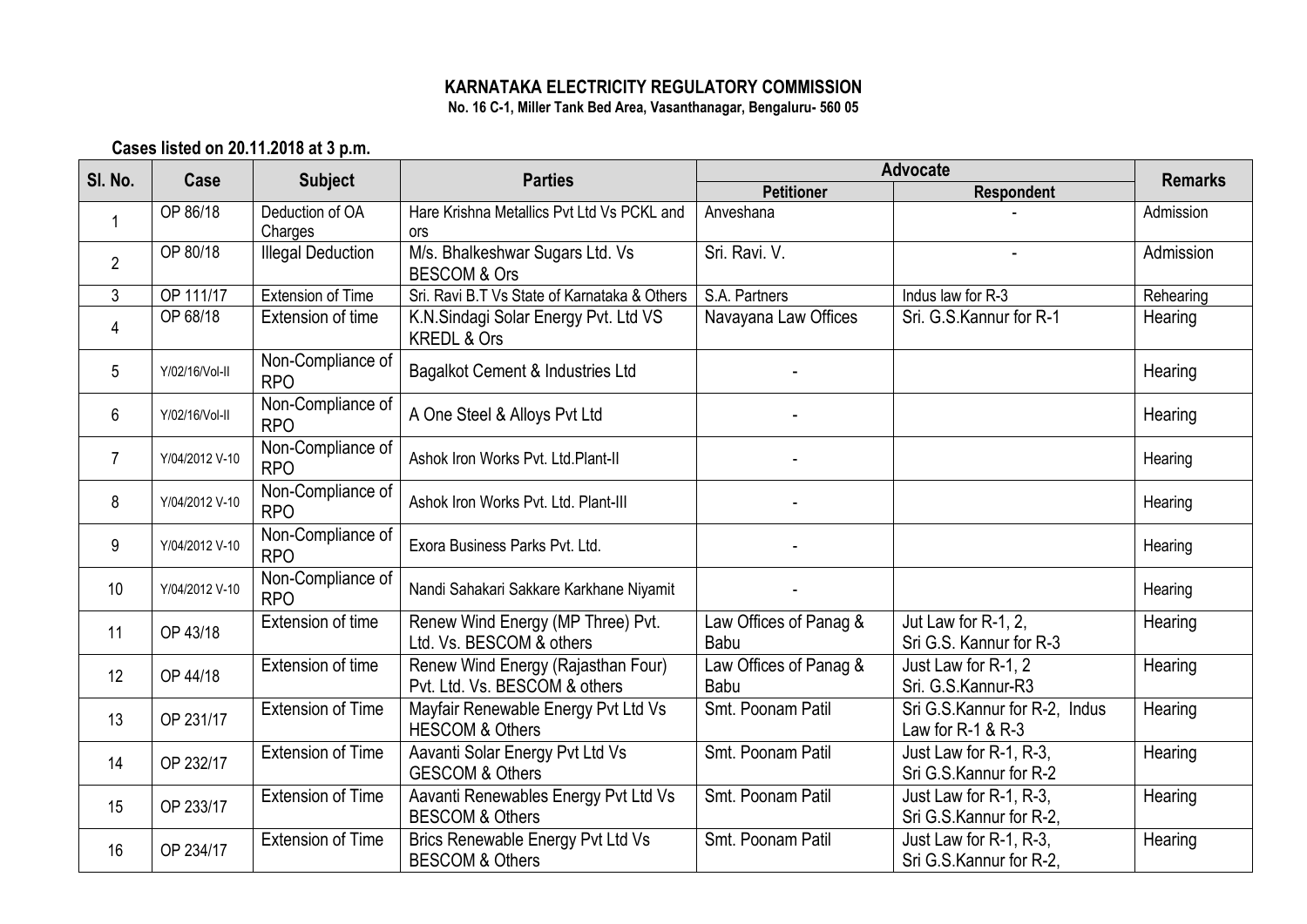| SI. No. | Case                                                    | <b>Subject</b>                                     | <b>Parties</b>                                                        | Advocate                                      |                                                                                         |                |
|---------|---------------------------------------------------------|----------------------------------------------------|-----------------------------------------------------------------------|-----------------------------------------------|-----------------------------------------------------------------------------------------|----------------|
|         |                                                         |                                                    |                                                                       | <b>Petitioner</b>                             | Respondent                                                                              | <b>Remarks</b> |
| 17      | No. N/98/16<br>Appeal 386/17<br>& 259/16<br>(On Remand) | <b>Regarding Cross</b><br><b>Subsidy Surcharge</b> | Fortune Five Hydel Projects Vs<br><b>BESCOM &amp; Others</b>          | M.S. Raghavendraprasad<br>(Vakalat not filed) |                                                                                         | Hearing        |
| 18      | N/76/15<br>Appeal No<br>270/15 (On<br>Remand)           | $\overline{\text{CSS}}$                            | Redak Vs BESCOM                                                       | Navayana Law Offices<br>(Vakalat not filed)   | <b>ALMT Legal</b><br>(Vakalat not filed)                                                | Hearing        |
| 19      | OP 01/2018                                              | <b>Extension of Time</b>                           | Adani Green Energy (UP) Ltd Vs CESC &<br><b>Ors</b>                   | Navayana Law Offices                          | Just Law for R-1, R-3,<br>Sri G.S.Kannur for R-2 & R-4                                  | Hearing        |
| 20      | OP 2/18                                                 | <b>Extension of Time</b>                           | Adani Green Energy (UP) Ltd V s<br><b>BESCOM &amp; others</b>         | Navayana Law Offices                          | Sri G.S.Kannur for R-2,<br>Just Law for R-1, R-3                                        | Hearing        |
| 21      | OP 14/18                                                | <b>Extension of Time</b>                           | Adani Green Energy UP) Ltd (Tiptur) Vs<br><b>BESCOM &amp; Others</b>  | Navayana Law Offices                          | Just Law for R-1, R3<br>Sri G.S. Kannur for R-2                                         | Hearing        |
| 22      | OP 15/18                                                | <b>Extension of Time</b>                           | Adani Green Energy (UP) Ltd (Byadagi) Vs<br><b>HESCOM &amp; Ors</b>   | Navayana Law Offices                          | Indus Law for R-1, 3 Sri.<br>G.S.Kannur-R3, 4.                                          | Hearing        |
| 23      | OP 29/18                                                | Extension of Time                                  | Adani Green Energy Ltd (Channapatna) Vs<br><b>HESCOM &amp; Others</b> | Navayana Law Offices                          | Indus Law for R1&R3<br>Sri. G.S. Kannur for R-2 & R-4                                   | Hearing        |
| 24      | OP 30/18                                                | Extension of time                                  | Adani Green Energy Ltd. (Gubbi) Vs,<br><b>BESCOM &amp; others</b>     | Navayana Law Offices                          | Just Law for R1&R3<br>Sri. G.S. Kannur for R2                                           | Hearing        |
| 25      | OP 38/18                                                | <b>Extension of Time</b>                           | Adani Green Energy (UP) Ltd<br>(Ramanagara) Vs BESCOM & Ors           | Navayana Law Offices                          | Just Law for R1& R3<br>Sri. G.S. Kannur for R2                                          | Hearing        |
| 26      | OP 205/17                                               | <b>Extension of Time</b>                           | Adani Green Energy (UP) Ltd<br>(Periyapattana) Vs GESCOM & Ors.       | Navayana Law Offices                          | Indus Law for R-1, R-3,<br>Sri.Rakshith Jois Y.P for R-2                                | Hearing        |
| 27      | OP 206/17                                               | <b>Extension of Time</b>                           | Adani Green Energy (UP) Ltd Vs CESC &<br>Others (Narasipura)          | Navayana Law Offices                          | Indus Law for R-3 Just Law for R-1,<br>Sri. Rakshith Jois Y.P for R-2                   | Hearing        |
| 28      | OP 209/17                                               | <b>Extension of Time</b>                           | Adani Green Energy (UP) Ltd Vs<br>MESCOM & Others (Malur)             | Navayana Law Offices                          | Sri Shahbaaz Hussain for R-1, Indus<br>Law for R-3, Sri. Rakshith Jois Y.P for<br>$R-2$ | Hearing        |
| 29      | OP 211/17                                               | <b>Extension of Time</b>                           | Adani Green Energy (UP) Ltd Vs<br>BESCOM & Others (Holenarasipura)    | Navayana Law Offices                          | Sri G.S. Kannur for R-2,<br>Just<br>Law for $R-1$ , $R-3$                               | Hearing        |
| 30      | OP 224/17                                               | Extension of time                                  | Adani Green Energy Ltd (Jevargi) Vs<br><b>GESCOM &amp; Others</b>     | Navayana Law Offices                          | Sri G.S. Kannur for R-2,<br>Indus<br>Law for R-1, R-3.                                  | Hearing        |
| 31      | OP 204/17                                               | <b>Extension of Time</b>                           | Parampujya Solar Energy Pvt Ltd Vs<br><b>GESCOM &amp; Others</b>      | Navayana Law Offices                          | Indus Law for R-1, R-3<br>Sri. Rakshith Jois Y.P for R-2                                | Hearing        |